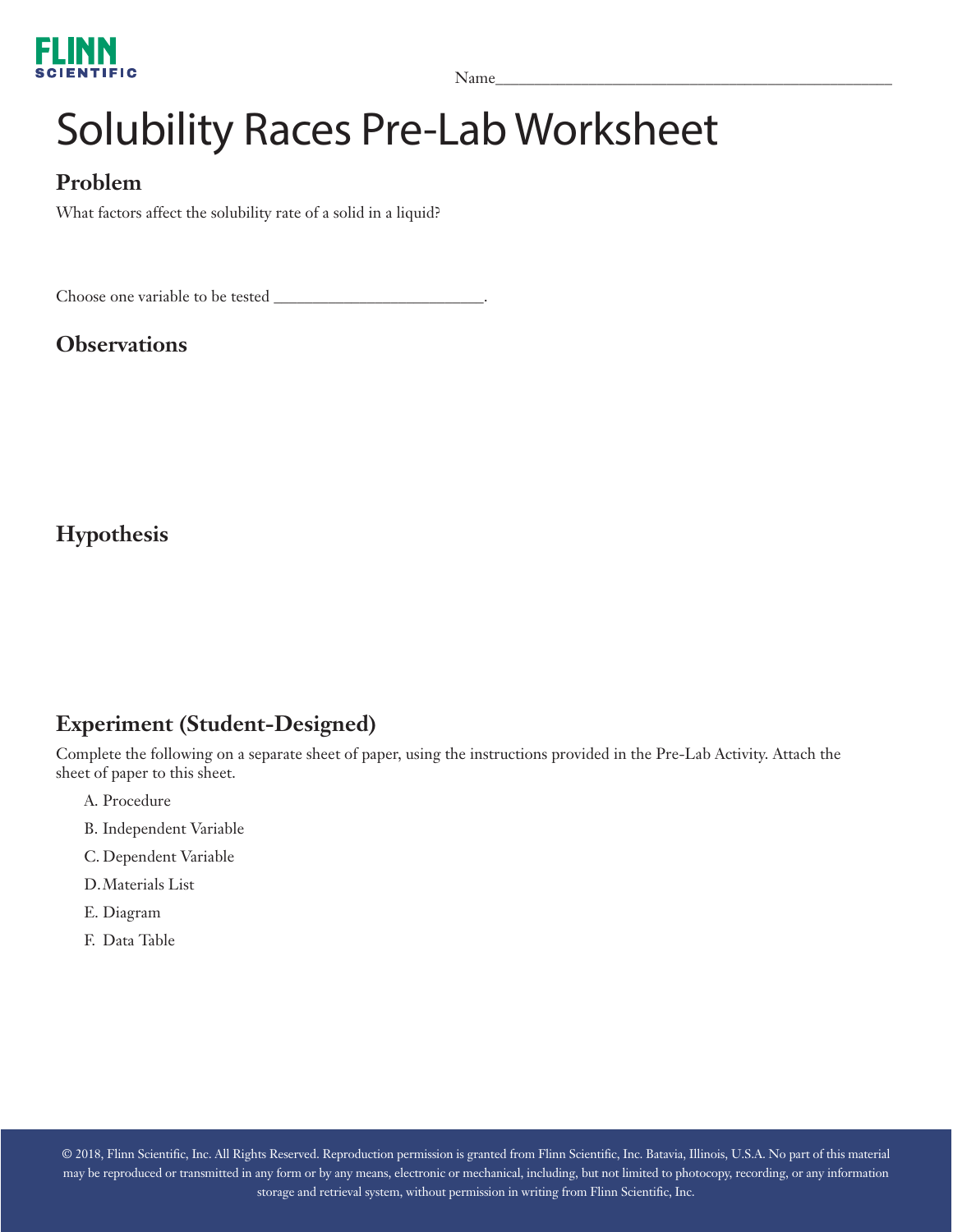# Solubility Races Worksheet

What factors affect the solubility rate of a solid in a liquid? In these experiments, two variables will be tested. First, the effect of *particle size* on solubility rate, holding all other variables constant, will be investigated. The experiment will then be repeated at a different temperature, thus studying the effect of *temperature* on solubility rate, holding all other variables constant.

### **Standard Procedure—Particle Size**

**Observations**

**Hypothesis**

**Independent Variable**

**Dependent Variable**

**Constants**

**Conclusion**

**Errors**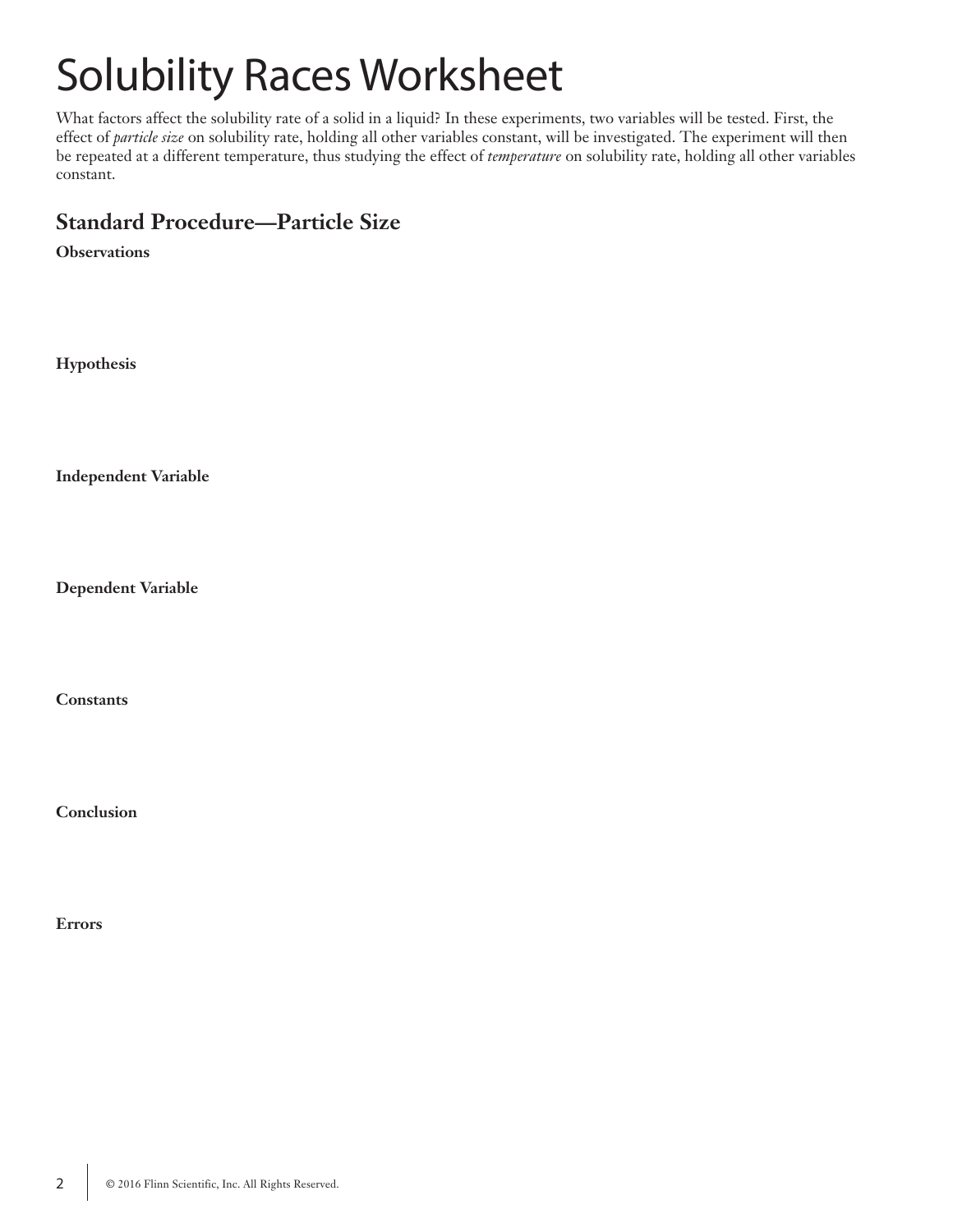## **Standard Procedure—Temperature**

**Observations**

**Hypothesis**

**Independent Variable**

**Dependent Variable**

**Constants**

**Conclusion**

**Errors**